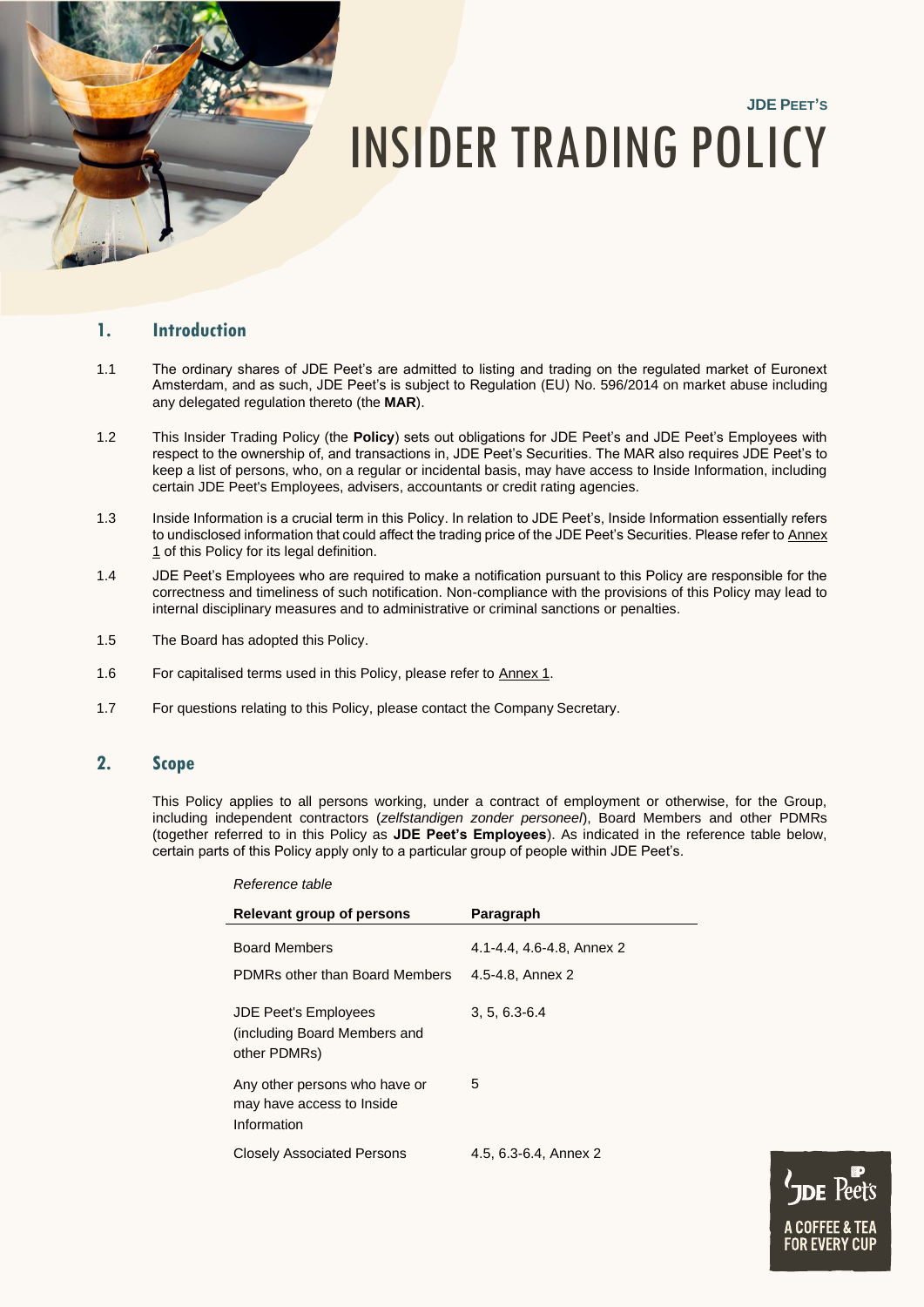# **3. Rules for all JDE Peet's Employees**

## **No insider dealing**

- 3.1 If a JDE Peet's Employee possesses Inside Information, he or she may not use that information to Deal, or attempt to Deal, in JDE Peet's Securities. A cancellation or amendment of an order concerning JDE Peet's Securities is also considered Dealing.
- 3.2 Subject to consultation with the Company Secretary pursuant to Article [3.12](#page-2-0) and Article 6.3, the prohibition in Article 3.1 does not apply if the JDE Peet's Employee Deals in discharge of an obligation that has become due in good faith (and not to circumvent the insider dealing prohibition or for any other illegitimate reason) and where (a) the obligation results from an order placed or an agreement concluded, or (b) the transaction is carried out to satisfy a legal or regulatory obligation that arose in each case before the JDE Peet's Employee concerned possessed Inside Information.
- 3.3 A JDE Peet's Employee may not disclose Inside Information to anyone, except where the disclosure is made strictly as part of the JDE Peet's Employee's regular duty or function and the recipient of the Inside Information is under an obligation of confidentiality.

#### **No unlawful disclosure or tipping**

- 3.4 A JDE Peet's Employee may not whilst in the possession of Inside Information recommend or induce anyone to engage in Dealing in JDE Peet's Securities.
- 3.5 JDE Peet's Employees may not Deal in JDE Peet's Securities during a Closed Period, regardless of whether they possess Inside Information.

#### **No Dealing during Closed Periods**

- 3.6 The **Closed Periods** are the periods of 30 calendar days prior to the publication of an interim financial report or year-end report which JDE Peet's is obliged to make public according to the laws of the Netherlands or the rules of Euronext Amsterdam.
- 3.7 The Company Secretary will communicate the specific dates of the Closed Periods in each financial year prior to the start of the financial year. Any changes or additions will be announced in the same manner.

## **No Dealing in JDE Peet's Securities if on insider list**

3.8 A JDE Peet's Employee may not Deal in JDE Peet's Securities if he or she is included on the Insider List as a person having access to Inside Information (see Article 5 of this Policy on Insider List), regardless of whether he or she possesses Inside Information, unless the Company Secretary has (a) granted dispensation in accordance with Article [3.11 o](#page-1-0)f this Policy, or, with respect to PDMRs only,

(b) been consulted by the relevant PDMR on his or her obligations under this Policy and applicable law (including the MAR). Notwithstanding any of the foregoing, any Deal in JDE Peet's Securities by any JDE Employee should be in accordance with this Policy (including the prohibition to trade during any Closed Period) and the MAR.

#### **No Dealing in JDE Peet's Securities in violation of JDE Peet's instructions**

3.9 A JDE Peet's Employee may not Deal in JDE Peet's Securities when the Company Secretary has prohibited him or her from doing so, regardless of whether he or she possesses Inside Information.

#### **No Market Manipulation**

3.10 A JDE Peet's Employee shall not engage or attempt to engage in Market Manipulation.

#### **Dispensation**

<span id="page-1-0"></span>3.11 The Company Secretary may in consultation with the Lead Independent Director grant a JDE Peet's Employee dispensation from any of the restrictions included in Article 3.5 through 3.9 of this Policy, to the extent permitted by law and subject to the provisions of this Policy. Any dispensation from a prohibition granted by the Company Secretary is without prejudice to the statutory market abuse prohibitions, including the prohibition on insider dealing and market manipulation.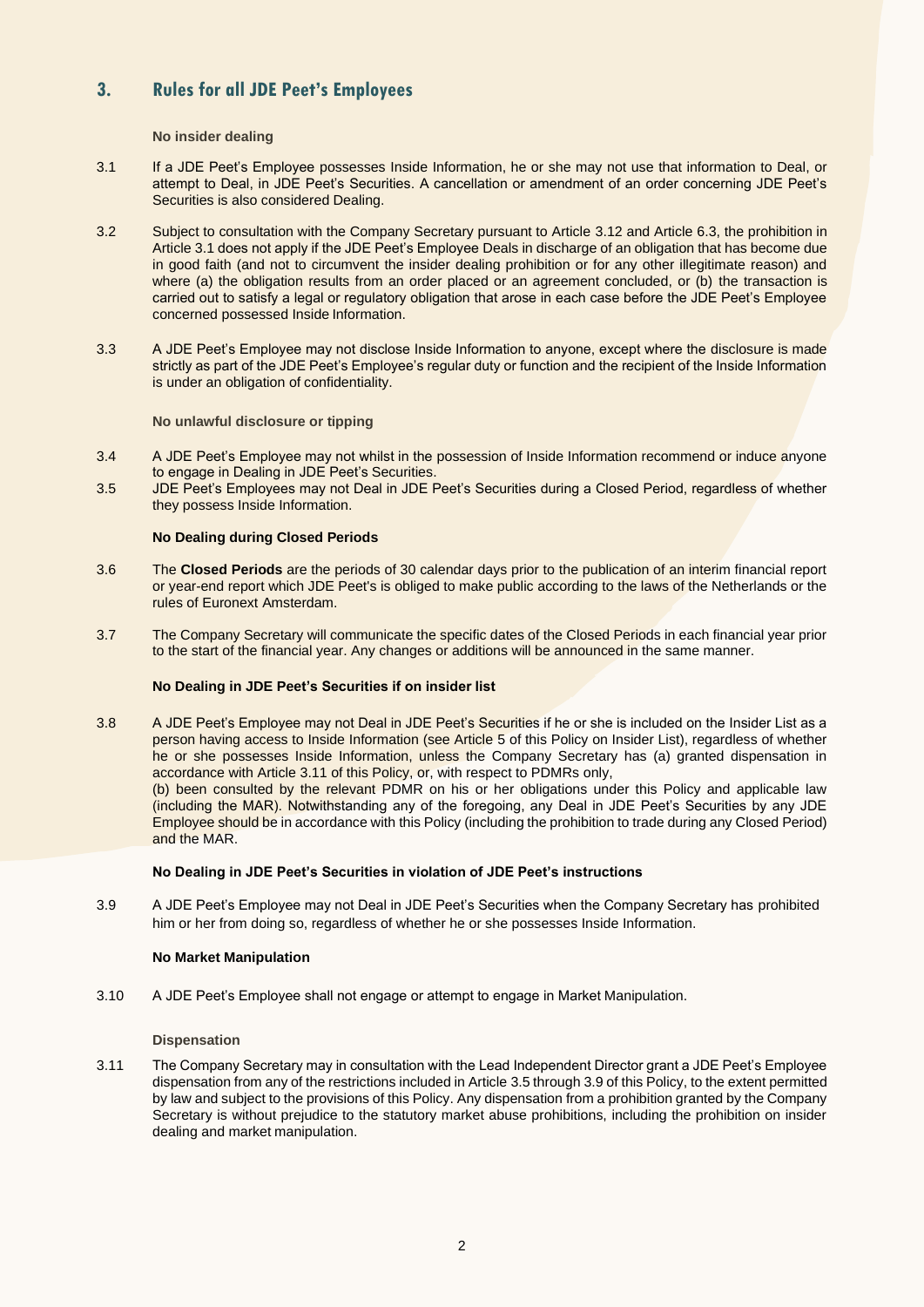#### **Consultation company secretary**

<span id="page-2-0"></span>3.12 A JDE Peet's Employee may consult the Company Secretary on whether a particular Dealing or other behaviour is allowed under this Article 3 (see also Article 6.3 of this Policy).

#### **Miscellaneous**

3.13 The restrictions included in Article 3.5 through 3.9 of this Policy will continue to have effect until six months after the date on which the JDE Peet's Employee will have ceased to be employed by JDE Peet's or will have ceased to occupy the relevant position with JDE Peet's, and without prejudice to the statutory market abuse prohibitions.

# **4. Additional rules for Board Members and PDMRS**

## **Notifications by Board Members**

- 4.1 Each Board Member must notify both the AFM and the Company Secretary of the following at the time indicated:
	- (a) **without delay:** any change in the number of JDE Peet's Shares or voting rights in JDE Peet's or shares or voting rights in any Affiliated Issuer that are (or are deemed to be) at his or her disposal;
	- (b) **promptly and ultimately within 3 business days:** every transaction in JDE Peet's Securities conducted by him or her or on his or her account. A non-exhaustive list of transactions in JDE Peet's' Securities that must be notified is included in Annex 2 to this Policy; and
	- (c) **within 2 weeks of the appointment as a Board Member:** all JDE Peet's Shares and voting rights in JDE Peet's and shares and voting rights in any Affiliated Issuer that are (or are deemed to be) at his or her disposal.
- 4.2 A transaction by a Board Member in JDE Peet's Shares does not need to be notified under Article 4.1(b) of this Policy by the person concerned if the relevant change in JDE Peet's Shares that are (or are deemed to be) at his or her disposal is already notified pursuant to Article 4.1(a) of this Policy.
- 4.3 If a company becomes an Affiliated Issuer of JDE Peet's, each Board Member must promptly notify the AFM of all shares and voting rights in that Affiliated Issuer (as applicable) that are (or are deemed to be) at his or her disposal.
- 4.4 JDE Peet's shall notify the AFM without delay if a Board Member ceases to hold office (for whatever reason).

## **Notifications by PDMRs other than Board Members**

4.5 Each PDMR (other than a Board Member) and any Closely Associated Person must **promptly and ultimately within 3 business days** notify both the AFM and the Company Secretary of every transaction in JDE Peet's Securities conducted by him or her or on his or her account. A non- exhaustive list of transactions in JDE Peet's' Securities that must be notified is included in Annex 2 to this Policy.

#### **Other rules relating to notifications for PDMRs, including Board Members**

- 4.6 PDMRs must instruct any person arranging or executing transactions on their behalf, such as an individual portfolio manager, to timely inform them of any transaction or change that is notifiable under this Policy, or to make the required notifications on their behalf.
- 4.7 PDMRs must inform the Company Secretary of all persons that qualify as their Closely Associated Persons. These persons include spouses, certain other relatives and certain legal entities managed or controlled by PDMRs or their Closely Associated Persons.
- 4.8 PDMRs must inform their Closely Associated Persons in writing (and keep a copy thereof) of their duty to notify the AFM and the Company Secretary promptly and ultimately within 3 business days of every transaction in JDE Peet's Securities.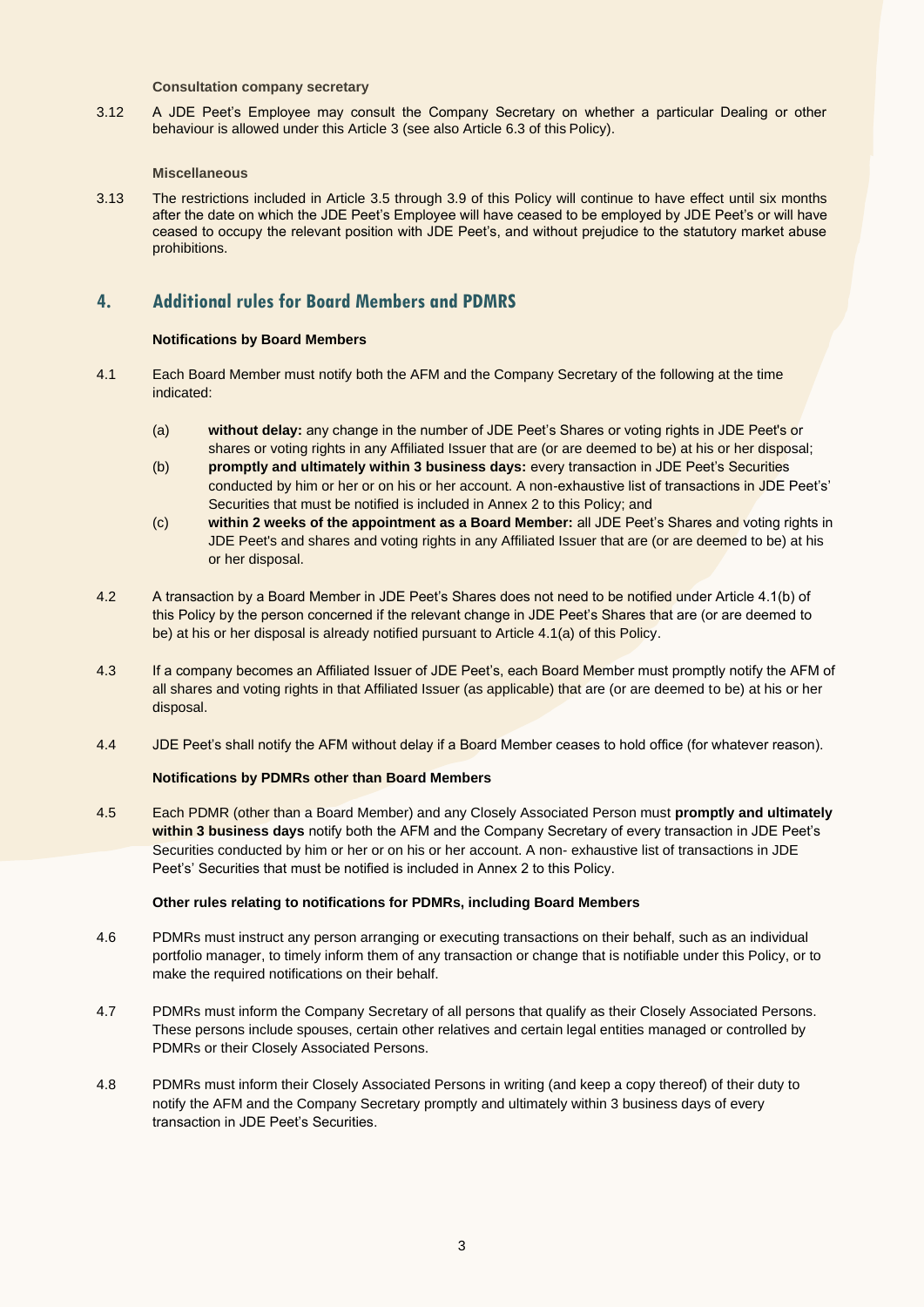# **5. Insider List**

- 5.1 Pursuant to JDE Peet's' legal obligations under the MAR, JDE Peet's will keep a list of persons who have or may have access to Inside Information (the **Insider List**). The Insider List is divided into separate sections relating to different Inside Information, as well as a section with the details of JDE Peet's Permanent Insiders. New sections will be added to the Insider List upon the identification of new Inside Information. The various sections of the Insider List will be maintained by either the Company Secretary or a person working on the relevant project or event.
- 5.2 The Insider List includes the following details of individuals who have access to Inside Information:
	- (a) First name(s) and surname(s), as well as birth surname(s);
	- (b) Professional telephone number(s);
	- (c) JDE Peet's name and address;
	- (d) Function and reason for being insider;
	- (e) Date and time at which a person obtained access to Inside Information, or, in relation to JDE Peet's Permanent Insiders, date and time at which a person was included in the permanent insider section;
	- (f) Date and time at which a person ceased to have access to Inside Information;
	- (g) Date of birth;
	- (h) National identification number;
	- (i) Personal telephone numbers; and
	- (j) Personal full home address.
- 5.3 JDE Peet's is the data controller with regard to the processing of personal data (to be) included in the Insider List and may only use these data in accordance with applicable laws, and for the following purposes:
	- (a) keeping the list in accordance with this Policy;
	- (b) complying with legal obligations, including the MAR and complying with requests from the AFM or another competent authority;
	- (c) controlling the flow of Inside Information, thereby managing JDE Peet's' confidentiality duties;
	- (d) informing certain JDE Peet's Employees of Closed Periods;
	- (e) informing JDE Peet's Employees of which other persons are in the same section of the Insider List; and
	- (f) holding or commissioning an inquiry into transactions conducted by or on behalf of a JDE Peet's Employee or a Closely Associated Person.
- 5.4 The Insider List and all updates thereof will be dated. JDE Peet's will retain the Insider List for a period of at least 5 years after it is drawn up or updated. If such data is necessary for an internal or external investigation, the resolution of a dispute or in connection with legal proceedings, JDE Peet's will retain the relevant data until the relevant investigation, dispute or legal proceeding has ended.
- 5.5 JDE Peet's will inform a JDE Peet's Employee of his or her inclusion in the Insider List. A JDE Peet's Employee included in the Insider List must acknowledge in writing that he or she is aware of his or her duties as set forth in this Policy, as well as the applicable sanctions included and referred to in Article 7 of this Policy.
- 5.6 JDE Peet's may provide information from the Insider List to the AFM or other competent authorities if required by law or regulation. Information of the Insider List will not be supplied to other parties, except when required or allowed by law or if a legitimate interest of JDE Peet's requires this.
	- 5.7 Persons included in the Insider List are entitled to review their personal data processed by JDE Peet's and request necessary amendments. All processing of personal data shall occur in accordance with Regulation (EU) 2016/679 (General Data Protection Regulation).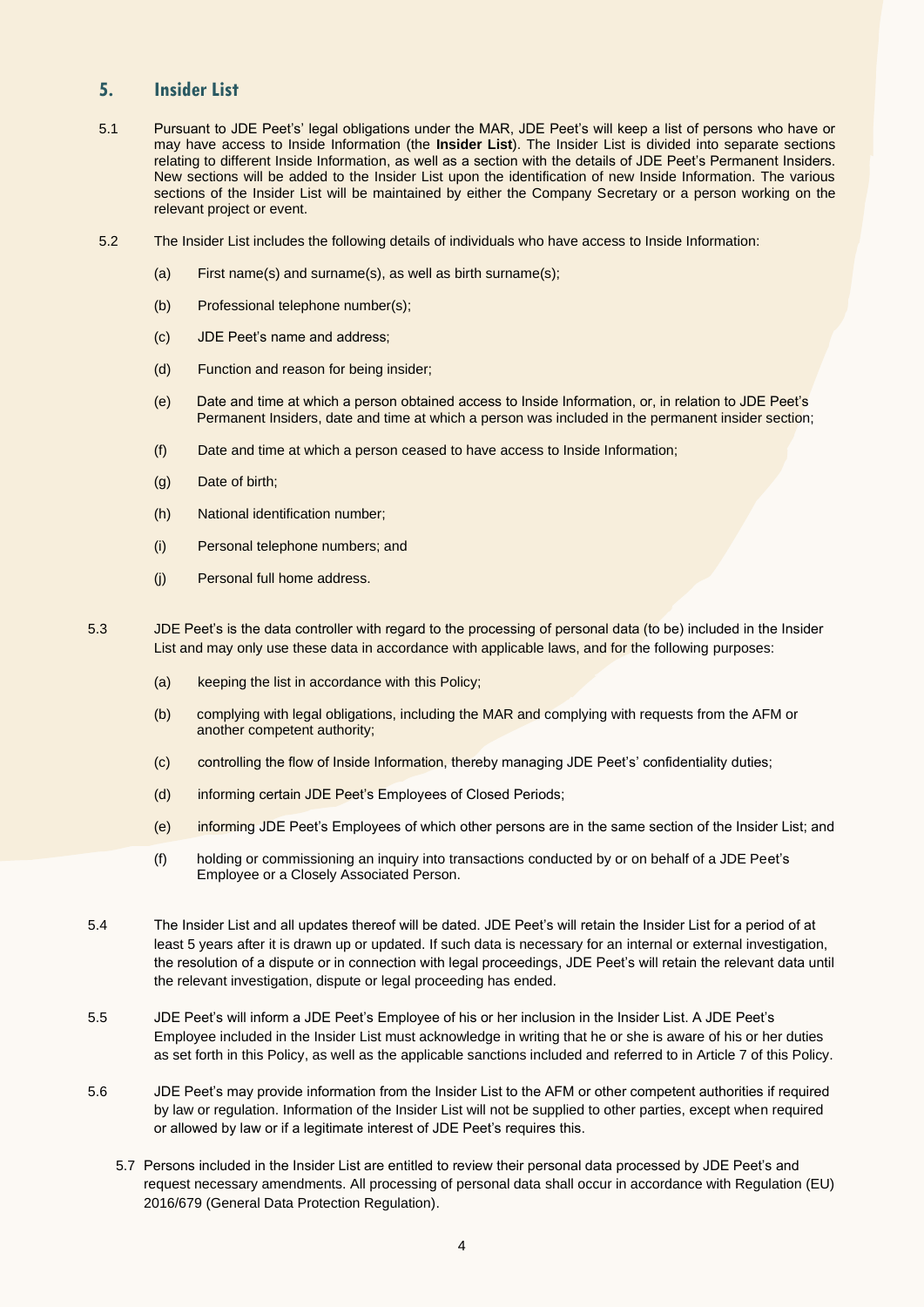# **6. Company Secretary**

- 6.1 The Company Secretary has the duties and powers granted to him or her in this Policy. The Board may grant additional duties or powers to the Company Secretary.
- 6.2 The Company Secretary may in exceptional circumstances and in consultation with the Lead Independent Director grant dispensation from prohibitions, restrictions or obligations included in this Policy, to the extent permitted by law.
- 6.3 JDE Peet's Employees (for themselves and their Closely Associated Persons) may request the Company Secretary as to whether a prohibition, restriction or obligation contained in this Policy applies to them. If a JDE Peet's Employee is in doubt as to whether a prohibition or obligation applies, it is advisable that he or she contacts the Company Secretary and seeks advice. JDE Peet's Employees will at all times remain fully responsible for compliance with this Policy and the applicable statutory provisions including the MAR and the Dutch Financial Supervision Act (Wet op het financieel toezicht).
- 6.4 The Company Secretary is authorised to hold or commission an inquiry into transactions conducted by or on behalf a JDE Peet's Employee or a Closely Associated Person. The Company Secretary may report the outcome of the inquiry to the chairman of the Board and/or other Board Member if deemed appropriate.

# **7. Sanctions**

- 7.1 In the event of a violation of any provision of these rules by a JDE Peet's Employee, JDE Peet's or, as the case may be, the member of the Group who employs him or her, reserves the right to impose any sanctions which it is entitled to impose pursuant to the law and/or the (employment) agreement with the person in question. Such possible sanctions may include termination of the (employment) agreement with the person involved, by way of summary dismissal or otherwise.
- 7.2 A description of the market abuse prohibitions under the MAR and related (maximum) sanctions can be found in Annex 3.

# **8. Miscellaneous**

## **Circumstances not covered by this Policy**

8.1 The Company Secretary has the right to take decisions in any circumstances not covered by this Policy, provided that he or she does so in accordance with any applicable statutory provisions including the MAR.

## **Amendments and Deviations**

- 8.2 The provisions of this Policy may be amended or supplemented by a resolution of the Board. Amendments and supplements will enter into force from the moment that they are announced, unless the announcement specifies otherwise.
- 8.3 Pursuant to a resolution to that effect, the Board may allow temporary deviations from this Policy without prejudice to the applicable statutory provisions including the MAR.

#### **Governing law**

8.4 This Policy shall be governed by and shall be construed in accordance with the laws of the Netherlands. Any dispute arising in connection with this Policy shall be submitted to the exclusive jurisdiction of the competent court in Amsterdam, the Netherlands.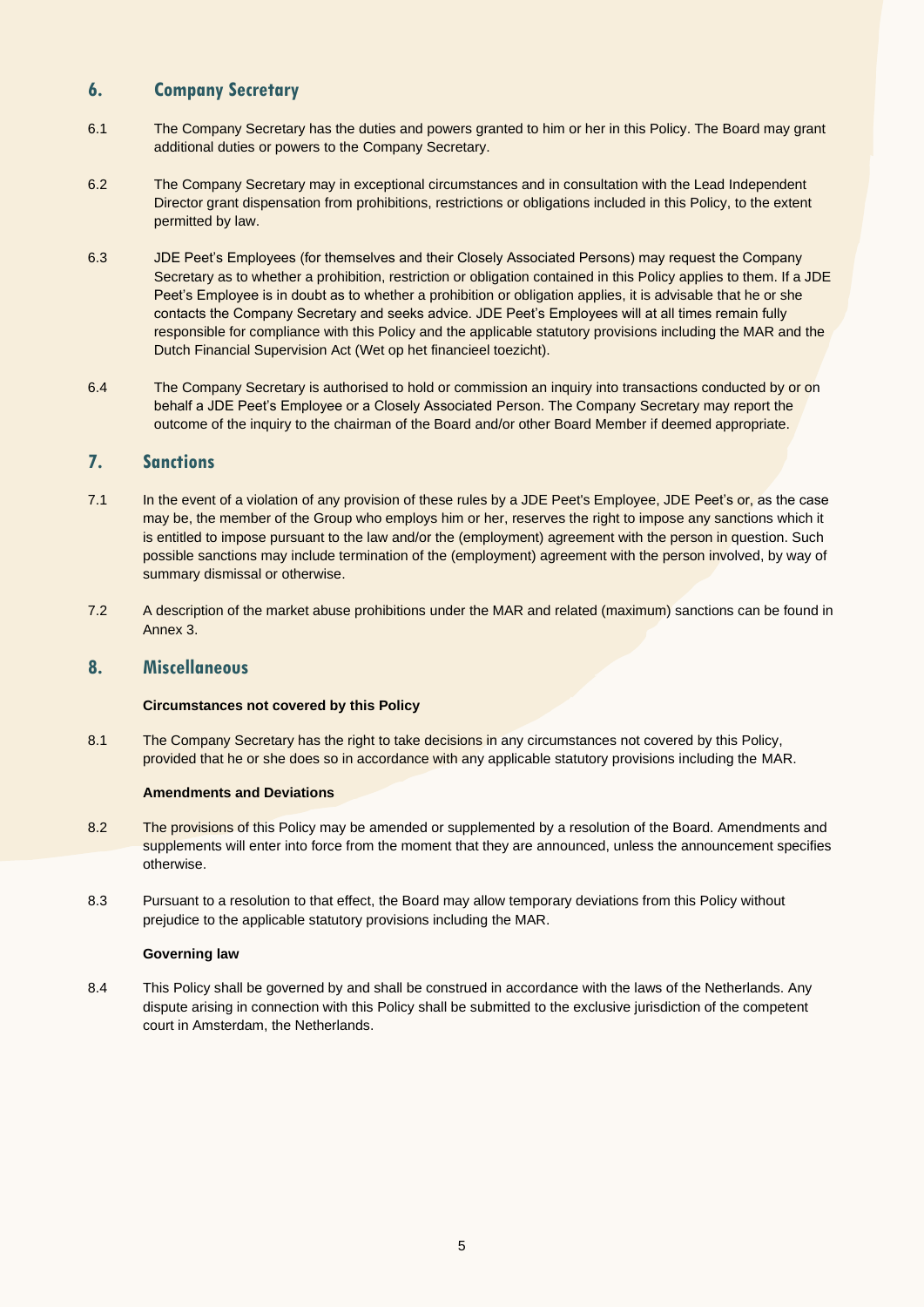## **ANNEX 1**

## **DEFINITIONS**

1. In this Policy, the following terms have the following meanings:

**Affiliated Issuer** means any other public limited liability company (*naamloze vennootschap*) incorporated under Dutch law whose shares or depositary receipts for shares (or equivalent negotiable instruments) are admitted to trading on a regulated market in the European Economic Area and (a) which is a group company of JDE Peet's, (b) in respect of which JDE Peet's holds a participating interest and whose most recently established turnover represents at least 10% of JDE Peet's' consolidated turnover, or (c) which holds, directly or indirectly, more than 25% of JDE Peet's' issued share capital.

**AFM** means the Authority for the Financial Markets (*Autoriteit Financiële Markten*).

**Closed Period** means Periods defined in Article 3.6 of this Policy.

**Closely Associated Person** means, in relation to a PDMR:

- (a) a spouse, or a partner considered to be equivalent to a spouse in accordance with national law;
- (b) a dependent child, in accordance with applicable national law;
- (c) a relative who has shared the same household for at least 1 year on the date of the transaction concerned; or
- (d) a legal person, trust or partnership, the managerial responsibilities of which are discharged by a PDMR or by a person referred to in point (a), (b) or (c), which is directly or indirectly controlled by such a person, which is set up for the benefit of such a person, or the economic interests of which are substantially equivalent to those of such a person.

**Deal or Dealing** means acquiring or disposing of, or conducting any other transaction on a person's own account or for the account of a third party, directly or indirectly, relating to, financial instruments. A cancellation or amendment of an order concerning a financial instrument is also considered to be a Deal.

**Board** means the board of directors of JDE Peet's.

**Board Members** means the members of the Board.

**Group** means JDE Peet's and its consolidated subsidiaries.

**Inside Information** means information of a precise nature, which has not been made public, relating, directly or indirectly, to JDE Peet's or to one or more JDE Peet's Securities, and which, if it were made public, would be likely to have a significant effect on the prices of those financial instruments or on the price of related derivative financial instruments.

**Insider List** means the list of persons, kept by JDE Peet's, who have or may have access to Inside Information.

**JDE Peet's** means JDE Peet's N.V.

**JDE Peet's Employees** means persons working, under a contract of employment, or otherwise performing tasks for the Group, including independent contractors (*zelfstandigen zonder personeel*), Board Members and other PDMRs.

**JDE Peet's Permanent Insiders** means persons who have access at all times to all Inside Information within JDE Peet's. JDE Peet's Permanent Insiders are or will be placed on the permanent part of JDE Peet's' Insider List, and receive an e-mail informing them thereof.

**JDE Peet's Shares** means JDE Peet's (a) ordinary shares, (b) depositary receipts, and (c) options (or other negotiable instruments or financial instruments) to acquire any securities as referred to under (a) or (b) of this definition.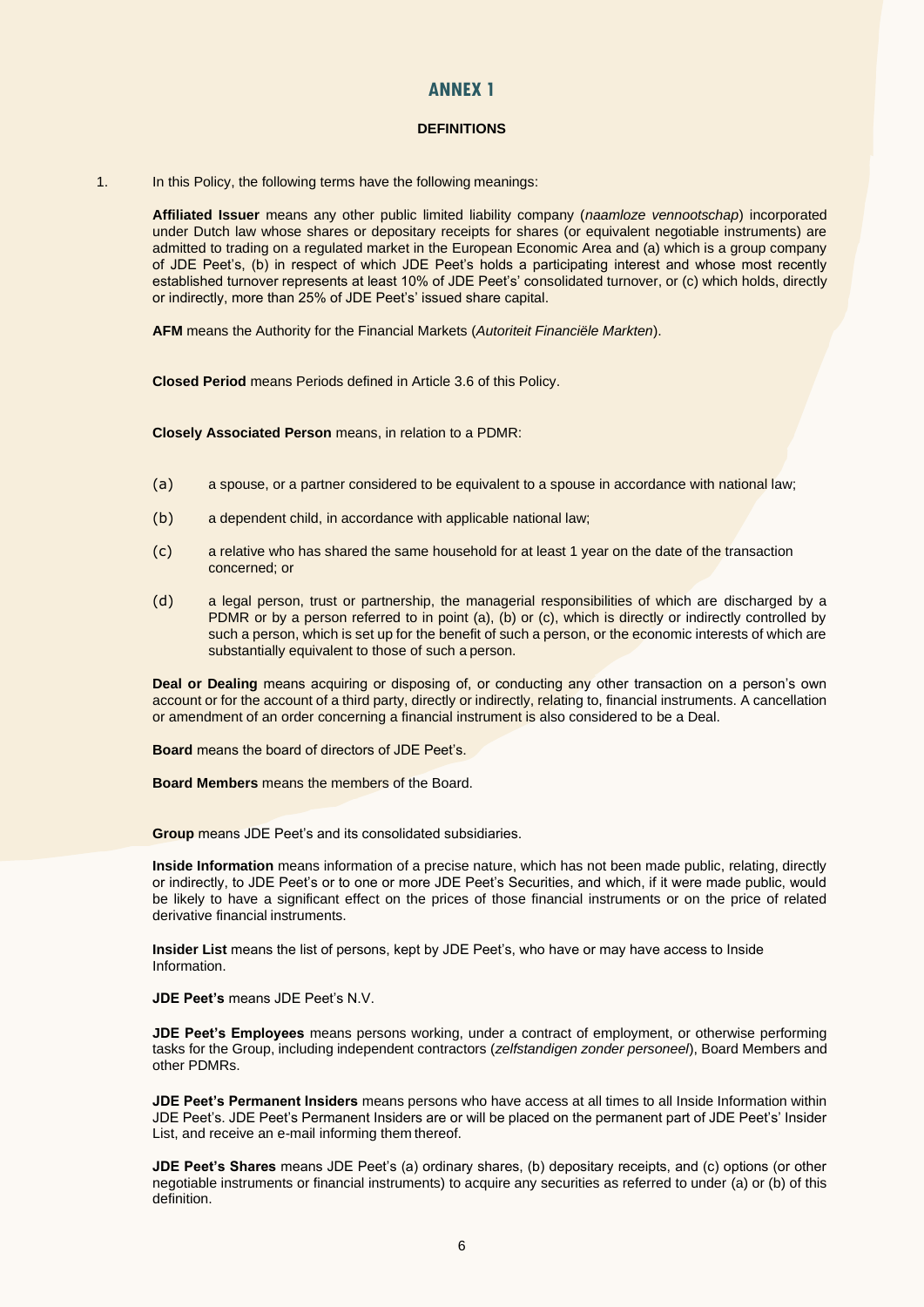**JDE Peet's Securities** means JDE Peet's Shares or debt instruments, or derivatives or other financial instruments linked to them.

**Lead Independent Director** means the lead independent director of the Board as appointed in accordance with JDE Peet's articles of association and its Board rules.

**MAR** means the European Market Abuse Regulation (EU) No 596/2014 including any delegation regulation thereto.

**Market Manipulation** means entering into a transaction, placing an order to trade or any other behaviour which gives, or is likely to give, false or misleading signals as to the supply of, demand for, or price of, JDE Peet's Securities and any other behaviour designated to constitute market manipulation under the MAR.

**PDMR** means a person discharging managerial responsibilities, which means a person within JDE Peet's who is:

- (a) a Board Member; or
- (b) a member of the Senior Management Team and any other senior executive who has regular access to inside information relating directly or indirectly to JDE Peet's and power to take managerial decisions affecting the future developments and business prospects of JDE Peet's.

**Senior Management Team** means the executive committee of JDE Peet's.

- 2. Save where the context dictates otherwise, in this Policy:
	- (a) unless a different intention clearly appears, a reference to a Clause or Annex is a reference to an article or annex of this Policy;
	- (b) words and expressions expressed in the singular form also include the plural form, and vice versa;
	- (c) words and expressions expressed in the masculine form also include the feminine form; and
	- (d) a reference to a statutory provision counts as a reference to this statutory provision including all amendments, additions and replacing legislation that may apply from time to time.
- 3. Headings of articles and other headings in this Policy are inserted for ease of reference and do not form part of this Policy for the purpose of interpretation.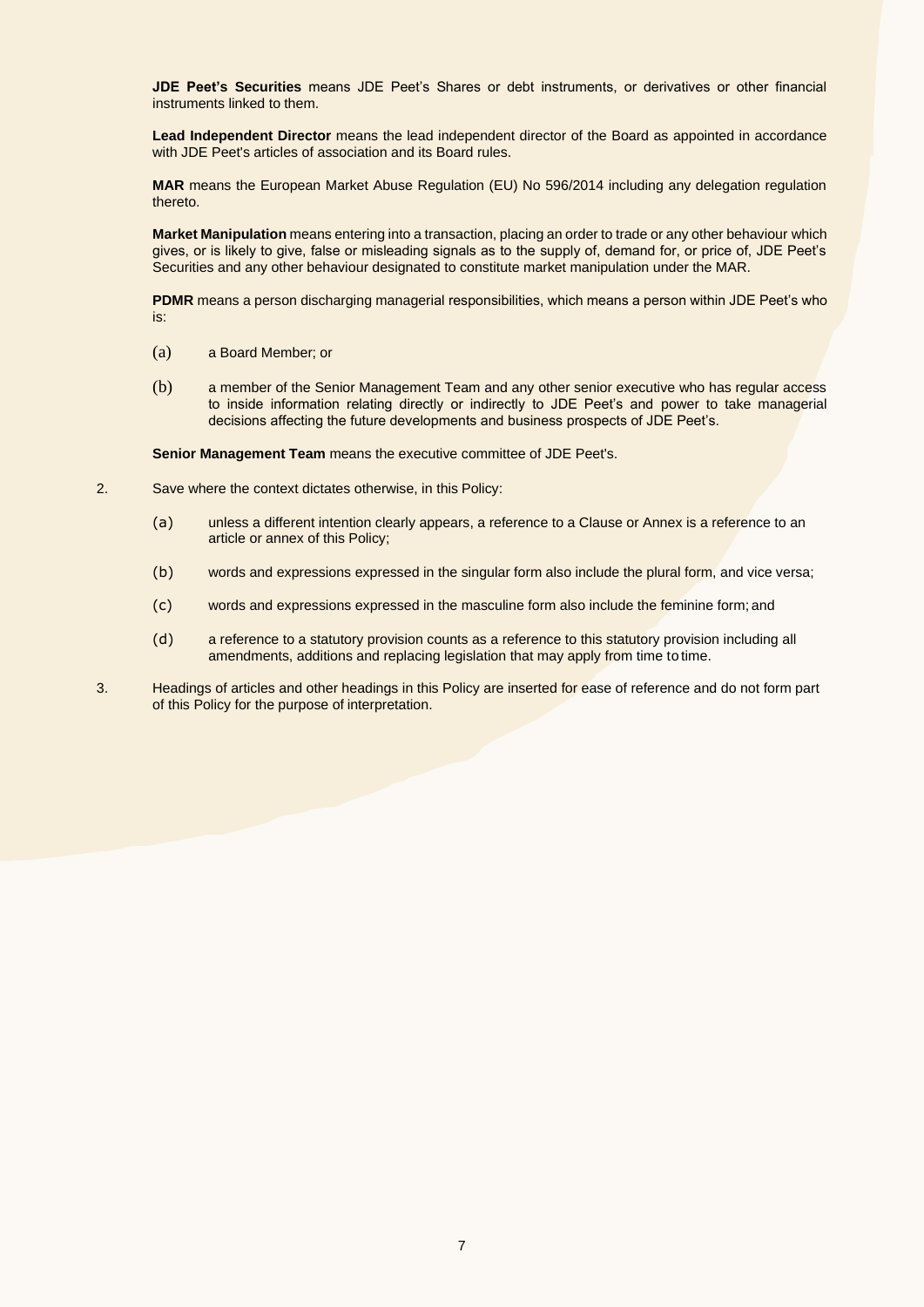## **ANNEX 2**

#### **NON-EXHAUSTIVE LIST OF TRANSACTIONS THAT MUST BE NOTIFIED BY PDMRS AND CLOSELY ASSOCIATED PERSONS**

Transactions in JDE Peet's' Securities which need to be notified to the AFM and JDE Peet's under Article 19 MAR, include the following:

- (a) acquisitions or disposals;
- (b) transactions undertaken by persons professionally arranging or executing transactions or by another person on behalf of a PDMR or a Closely Associated Person, including where discretion is exercised (e.g. under an individual portfolio or asset management mandate);
- (c) gifts and donations made or received, and inheritance received;
- (d) acceptance or exercise of a stock option, including of a stock option granted to managers or employees as part of their remuneration package, and the disposal of shares stemming from the exercise of a stock option;
- (e) subscription to a capital increase or debt instrument issuance;
- (f) conditional transactions upon the occurrence of the conditions and actual execution of the transactions;
- (g) automatic or non-automatic conversion of a financial instrument into another financial instrument, including the exchange of convertible bonds to shares;
- (h) pledging (or a similar security interest), borrowing or lending by or on behalf of a PDMR or Closely Associated Person;
- (i) short sale, subscription or exchange;
- (j) entering into or exercise of equity swaps;
- (k) transactions in or related to derivatives, including cash-settled transactions;
- (l) entering into a contract for difference on a financial instrument of JDE Peet's or on emission allowances or auction products based thereon;
- (m) acquisition, disposal or exercise of rights, including put and call options, and warrants;
- (n) transactions in derivatives and financial instruments linked to a debt instrument of JDE Peet's, including credit default swaps;
- (o) transactions executed in index-related products, baskets and derivatives;
- (p) transactions executed in shares or units of investment funds, including alternative investment funds (AIFs);
- (q) transactions executed by the manager of an alternative investment fund (AIF) in which the PDMR or Closely Associated Person has invested; and
- (r) transactions made under a life insurance policy, where the investment risk is borne by the PDMR or Closely Associated Persons and he or she has the power or discretion to make investment decisions regarding specific instruments in that life insurance policy or to execute transactions regarding specific instruments for that life insurance policy.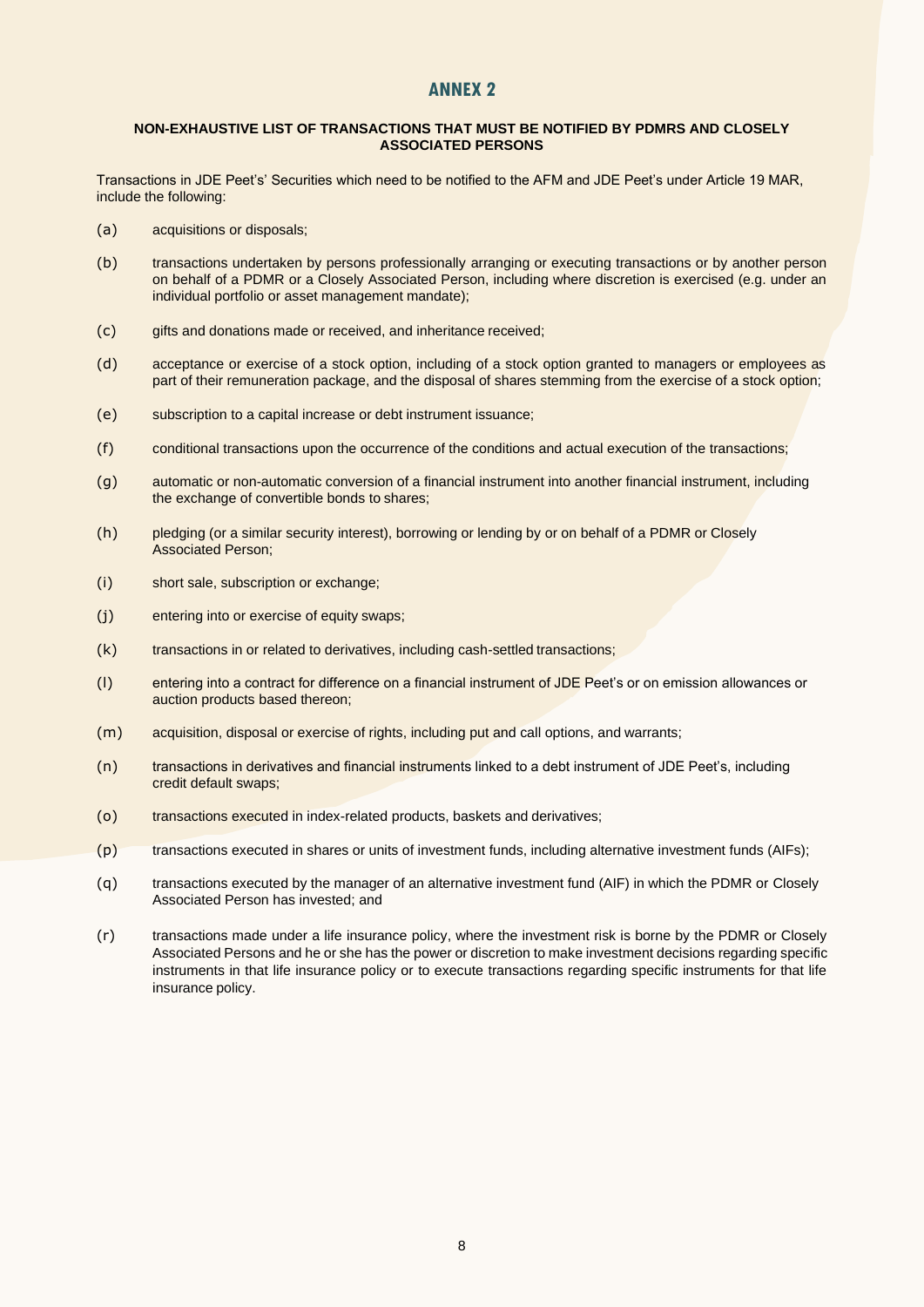

**ANNEX 3**

**SANCTIONS**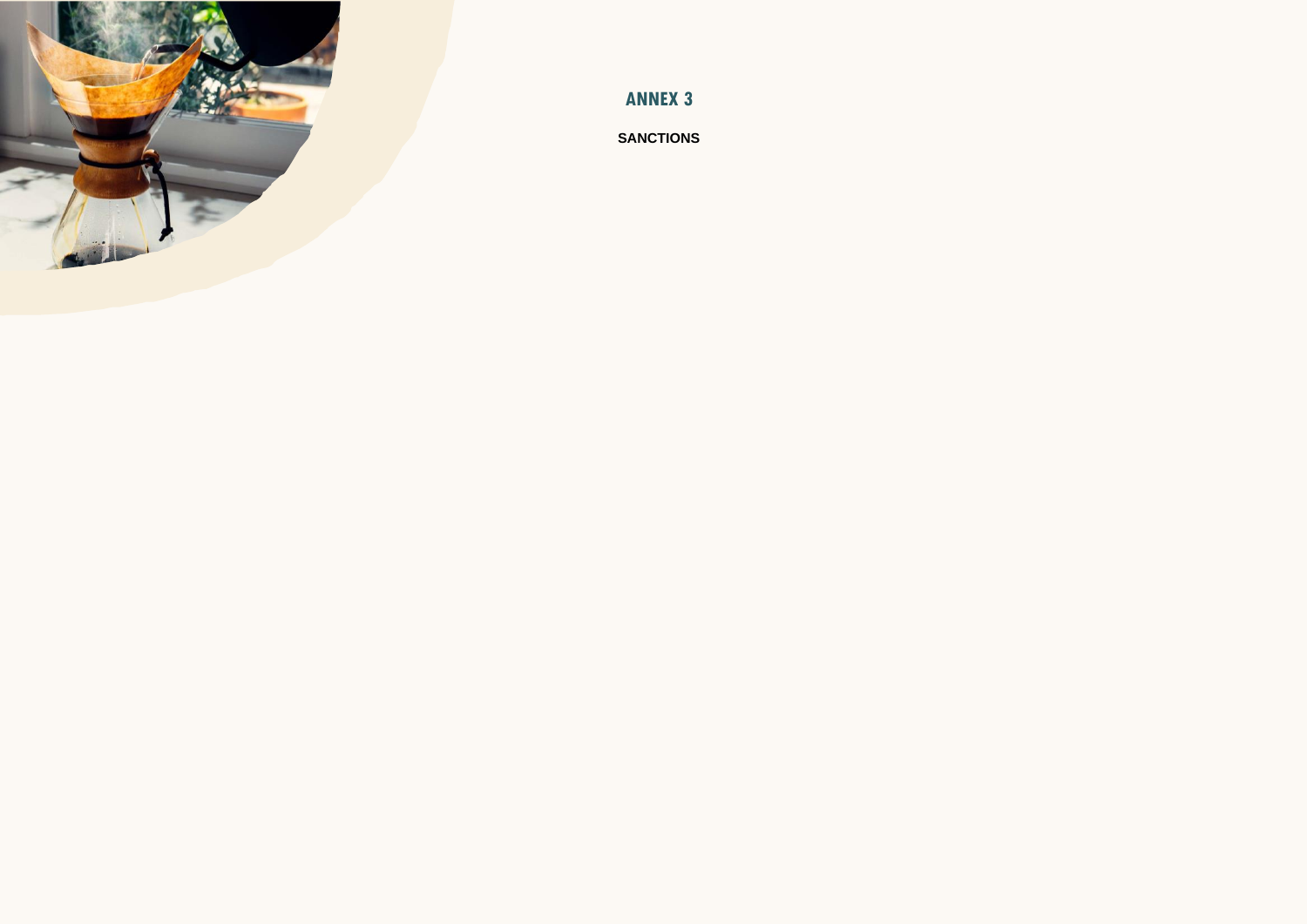| <b>Breach</b>                                                                                                                                                                      | Administrative sanctions in case of a breach                                                                  | Criminal sanctions in case of a breach                                                                                                                                                                                                                               |
|------------------------------------------------------------------------------------------------------------------------------------------------------------------------------------|---------------------------------------------------------------------------------------------------------------|----------------------------------------------------------------------------------------------------------------------------------------------------------------------------------------------------------------------------------------------------------------------|
| Violation of prohibition on<br>insider dealing and of unlawful<br>disclosure of inside information<br>(including tipping prohibition)<br>and prohibition on market<br>manipulation | Temporary ban from dealing on own account (max.<br>$\bullet$<br>1 year, which can be extended one with max. 1 | Sentence to community service;<br>$\bullet$                                                                                                                                                                                                                          |
|                                                                                                                                                                                    | year)                                                                                                         | imprisonment of maximum six years;<br>$\bullet$                                                                                                                                                                                                                      |
|                                                                                                                                                                                    | maximum fines that can be imposed:<br>$\bullet$                                                               | fine of EUR 82,000 (or EUR 820,000 if the value of<br>the relevant assets with which or in relation to which                                                                                                                                                         |
|                                                                                                                                                                                    | (a) on an issuer EUR 15,000,00 (or up to 15% of<br>the total annual turnover); and                            | the violation has been committed exceeds one-fourth<br>of the maximum amount of the fine); and/or                                                                                                                                                                    |
|                                                                                                                                                                                    | (b) on a natural person EUR 5,000,000;                                                                        | additional penalties and measures can be imposed.                                                                                                                                                                                                                    |
|                                                                                                                                                                                    | additional penalties and measures can be imposed.<br>$\bullet$                                                |                                                                                                                                                                                                                                                                      |
| Failure to notify the AFM on<br>time of a transaction (by<br><b>PDMRs and Closely Associated</b><br>Persons)                                                                       | <b>Maximum fines:</b><br>$\bullet$                                                                            | Sentence to community service;<br>$\bullet$                                                                                                                                                                                                                          |
|                                                                                                                                                                                    | (a) on an issuer EUR 1,000,000; and                                                                           | imprisonment of maximum two years;<br>$\bullet$                                                                                                                                                                                                                      |
|                                                                                                                                                                                    | (b) on a natural person EUR 500,000;                                                                          | fine of EUR 20,500 (or EUR 82,000 if the value of the<br>$\bullet$                                                                                                                                                                                                   |
|                                                                                                                                                                                    | additional penalties and measures can be imposed.<br>$\bullet$                                                | relevant assets with which or in relation to which the<br>violation has been committed exceeds one-fourth of<br>the maximum amount of the fine; and/or                                                                                                               |
|                                                                                                                                                                                    |                                                                                                               | additional penalties and measures can be imposed.<br>$\bullet$                                                                                                                                                                                                       |
| Failure to notify the AFM on<br>time of a change in equity<br>holdings (by PDMR)                                                                                                   | Maximum fine EUR 500,000;<br>$\bullet$                                                                        | Sentence to community service;<br>$\bullet$                                                                                                                                                                                                                          |
|                                                                                                                                                                                    | additional penalties and measures.<br>$\bullet$                                                               | imprisonment of maximum two years;<br>$\bullet$                                                                                                                                                                                                                      |
|                                                                                                                                                                                    |                                                                                                               | fine of EUR 20,500 (or EUR 82,000 if the value of the<br>relevant assets with which or in relation to which the<br>violation has been committed exceeds one-fourth of<br>the maximum amount of the fine; and/or<br>additional penalties and measures can be imposed. |